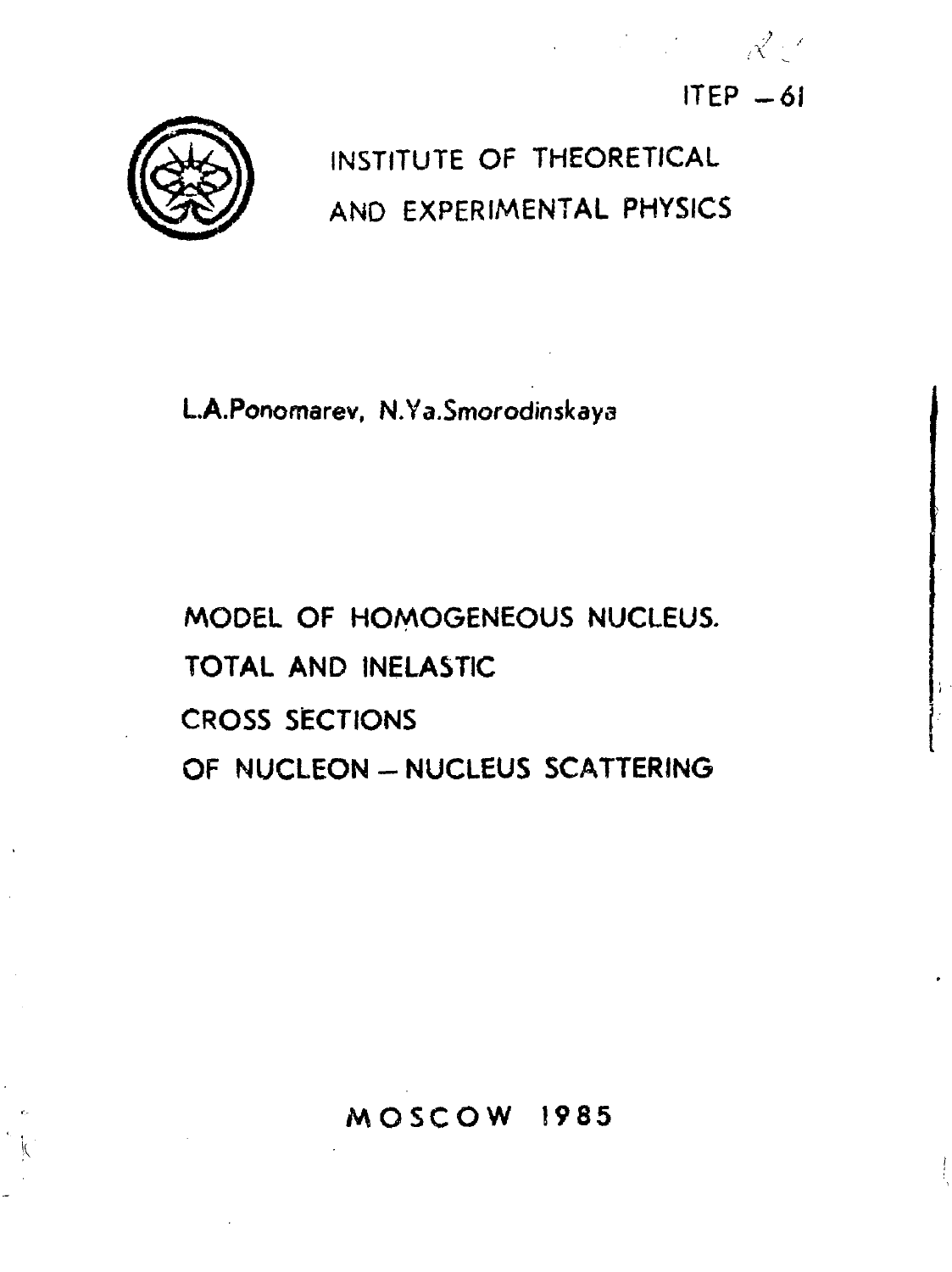#### Abstract

It is shown that the nucleon-nucleus scattering amplitude at high energy can be easily calculated by generalization of the nucleon-nucleon scattering amplitude and satisfies a simple factorization relation.

As distinct from the Glauber model, the suggested approach makes no use of the nucleonic structure of the nucleus and the hadron-nucleus scattering amplitude is not expressed in terms of hadron-nucleon scattering amplitudes. The energy dependence of total and inelastic cross sections is successfully described for a number of nuclei.

þ

ļ  $\overline{\mathbf{r}}$ 

С) Институт теоретической и экспериментальной физики, 1985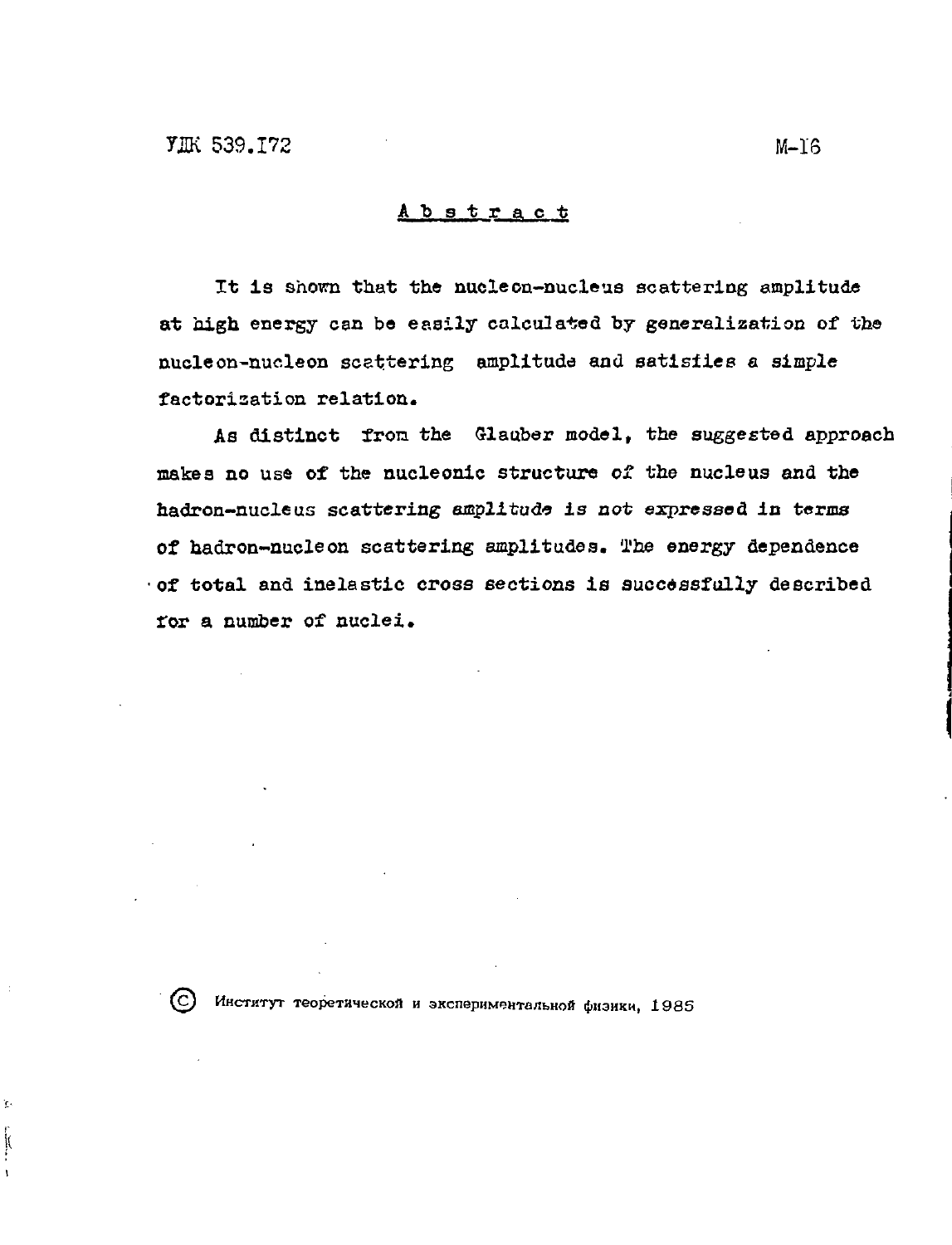1. In the present paper we study the hadron-nucleus scattering amplitude for sufficiently heavy nuclei (we shall mainly deal with A *y>* 50 nuclei). These amplitudes are usually calculated by the Glauber methid  $/1/$ , i.e. representing the hadron-nucleus amplitude as a sun of the amplitudes associated with n rescatterings of the incident hadron on the nucleons inside the nucleus. The result is presented in Fig.1: the nucleus is formed by A weakly correlated nucleons.

On the other hand, there are many arguments in favor of the idea that the nucleon is in its turn formed by three valence quarks (Fig. 2a). Then the simplest scheme of nuclear structure in the quark model is presented by the equilibrium distribution of quarks inside the nucleus (Fig. *2h).* According to this sche me, the nucleus is a big nucleon (Bw) which contains ?A quarks. The reality of the BN model is supported, in particular, by rather dense packing of nucheons inside the nucleus (the volume of the nucleus is practically equal to the volume occupied by A nucleons).

One of the simplest consequences of the quark structure of hadrons is factorization of the  $\widetilde{\mathcal{J}N}$ -, and  $\widetilde{\mathcal{J}J}$  -scattering amplitudes and cross sections.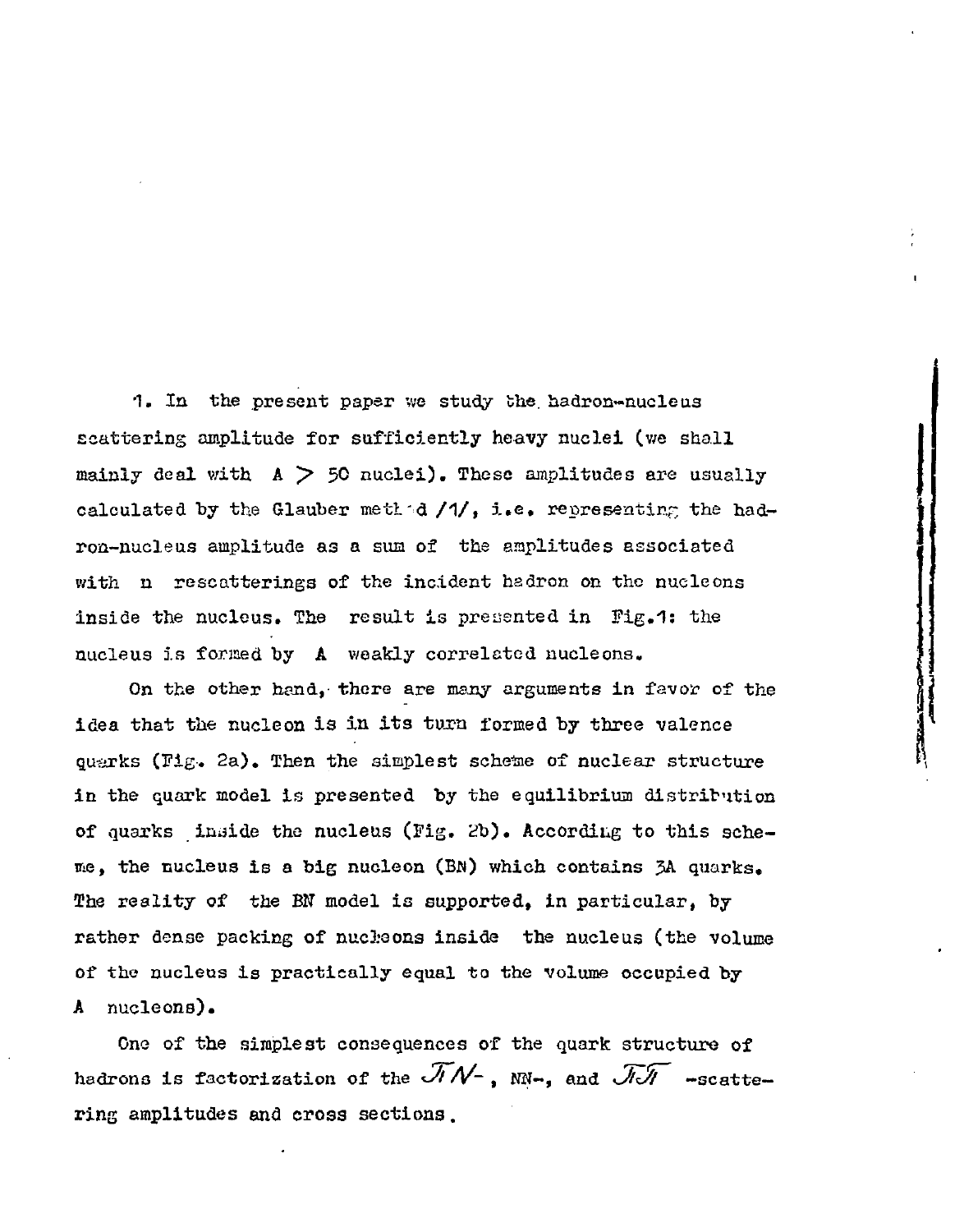$$
T_{JN}(0)/T_{NN}(c) \simeq \frac{2}{3} \; ; \; T_{J\bar{J}J}(0)/T_{NN}(o) \simeq \; \frac{4}{9} \; ; \qquad (1a)
$$

$$
6\frac{t}{\pi N}/6\frac{t}{\pi N}\simeq \frac{2}{3};\ 6\frac{t}{\pi}\sqrt{6}\frac{t}{\pi N}\simeq \frac{4}{9}.
$$
 (1b)

Eqs. (1a), (1b) are well satisfied experimentally at high energies. They stem from the additivity hypothesis for quark -quark amplitudes rirst suggested in ref.  $/2/$ . In the BN model the additivity hypothesis naturally leads to the factorization relation for NN- and NA-seattering emplitudes, similar to those of Eq.  $(1a)$ :

$$
T_{N_A}^P(o) / T_{N_N}^P(o) \approx \frac{3A}{3} = A
$$
 (2)

In this case, however, the factorization relation is satisfied not by total scattering amplitudes, but by "trial" one-pomeron-exchange amplitude. Due to large screening corrections to NA scattering there are not relations similar to Eq. (1b) for total cross sections. The main purpose of this paper is to confirm  $Eq. (2)$ .

2. The BN model suggests a unified approach to the amplitude of hadron-mucleon and hadron-nucleus scattering. We begin with hadron-nucleon interactions. The best and most complete description of them is provided by the method of complex momenta. The elastic scattering amplitudes at high energy are calculated in the quasieikonal approximation  $/3/$ , e.g. the nucleon-nucleon scattering amplitude has the form /4/

ί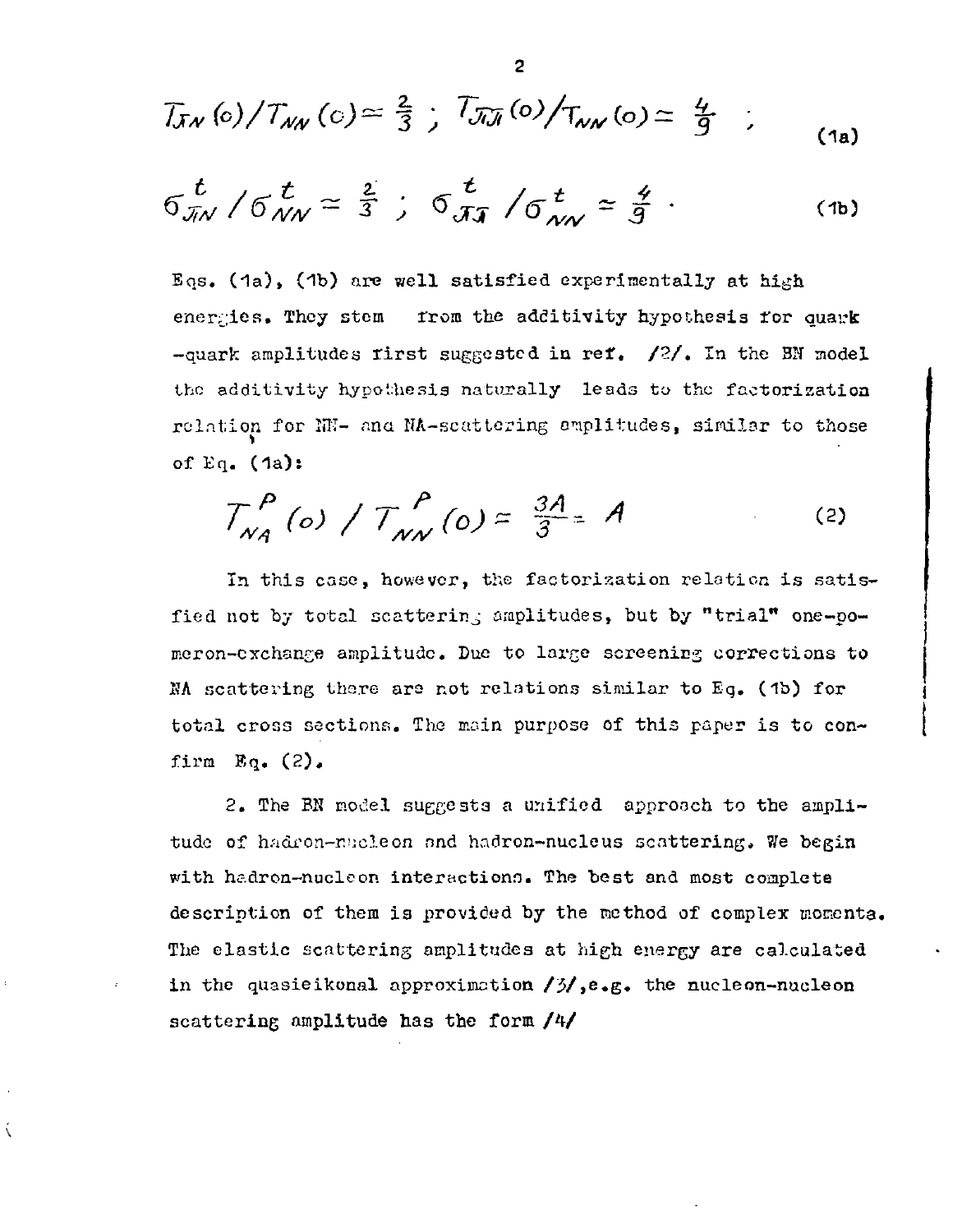$$
T(s,q) = \frac{8\pi s \lambda_N}{c} \sum_{n=1}^{\infty} (-1)^{n+1} \frac{(cq)}{nn!} e^{-\frac{\lambda_N}{n}q^2}
$$
  

$$
\lambda_N = 2\lambda + \alpha \rho(0) \ln S; \quad q = \frac{8\lambda}{\lambda_N} e^{(\alpha \rho(0)-1)} \ln S
$$
 (3)

with the following notation: S is the square of the invariant mass, q is the transferred transversal momentum,  $\alpha/\beta$  (0) and  $\alpha'_{\rho}$  (o) are parameters of the vacuum trajectory,  $\gamma_{\rho} e^{-2\lambda' q}$ is a factor associated with one-pomeron contribution to the amplitude ( $\chi_{\mathcal{N}}$  is the multiple of the nucleon residues of the pomeron and  $2\stackrel{\leftrightarrow}{\sim}$  is the corresponding effective radius squared), C is the shower enhancement constant which characterizes the cross section of quasielastic diffraction processes

 $6 \text{ are}$ 

 $(4)$  $C - 1 = 6$ dig /  $6el$ 

Equation (3) is associated with the diagrams of Fig. 3. In this figure, each curly line means a one-pomeron exchange. The main nucleon-nucleon scattering characteristics are well described at the following values of parameters obtained by fitting procedure /5/

$$
\alpha_{\rho}(c) = 1.007, \quad \alpha_{\rho}^{1}(c) = 0.25 \text{ GeV}^{-2}
$$
\n
$$
\gamma_{\mathcal{N}} = 3.64 \text{ GeV}^{-2}, \quad \gamma_{\mathcal{N}}^{2} = 3.56 \text{ GeV}^{-2}, \quad c = 1.5
$$
\n(5)

The energy dependence of the total proton-proton scattering cross section calculated by the formula (3) using Eq. (5) for the parameter values is presented in Fig. 4.

For further calculations the amplitude may be conveniently written in a standard manner in the impact parameter ъ

$$
\overline{3}
$$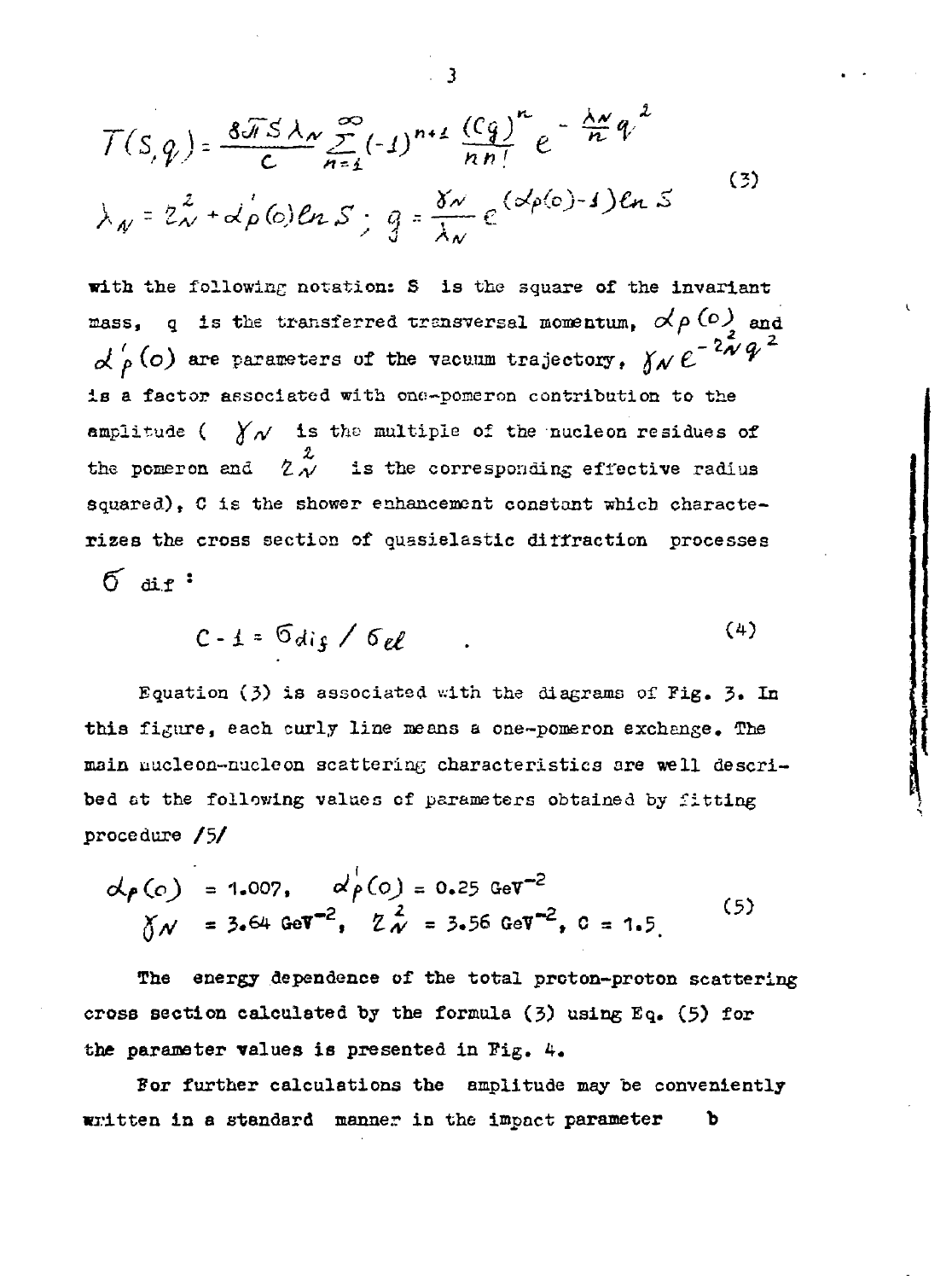**representation»**

$$
T(s, q) = 4 \bar{4} S M (s, q)
$$
  
M(s, q) =  $\frac{1}{2\pi} \int e^{i\vec{q}} \vec{\delta} M (s, \beta) d^2 \beta$  (6)  
M(s, \beta) =  $\frac{1}{C} (1 - e^{-M_s(\beta)c})$ 

**The quantity M (b) is the Fourier image of the one—pomeroo exchange amplitude***<sup>t</sup>*

$$
M_{1}(\beta) = \frac{1}{2\pi} \int e^{-i\vec{q}\cdot\vec{\delta}} (y_{N} e^{3\alpha}e^{-\lambda_{N}\vec{q}}) d^{2}q = \frac{y_{N}}{\lambda_{N}} e^{5\alpha}e^{-\frac{\beta^{2}}{4\lambda_{N}}}
$$
\n
$$
\xi = \ln S, \quad \Delta = d_{1}(\infty) - 1
$$
\n(7)

The total  $(6<sub>t</sub>)$ , elastic $(6<sub>el</sub>)$ , inelastic $(6<sub>inel</sub>)$ and diffraction dissociation ( $\sigma d/f$ ) cross section may be **calculated according to**

$$
\sigma_i = \int \sigma_i(\mathcal{B}) d^2 \mathcal{B}
$$

**where**

ł.

i = t, el, inf  
\n
$$
6_{t}(k) = \frac{2}{c} (1 - e^{-M_{1}(\ell)}c)
$$
\n
$$
6_{e\ell} (k) = \frac{1}{c^{e}} (1 - e^{-M_{1}(\ell)}c)^{2} (1 + e^{-M_{2}(\ell)})
$$
\n
$$
6_{inel} (k) = \frac{1}{c} (1 - e^{-2M_{1}(\ell)}c)
$$
\n
$$
6_{inel} (k) = \frac{1}{c} (1 - e^{-2M_{2}(\ell)})
$$
\n
$$
6_{inel} (k) = 6_{inel} (1 - e^{-2M_{2}(\ell)})
$$
\n
$$
(1 - e^{-2M_{2}(\ell)})
$$

 $\sigma_{dir}(\ell) = (c-1) \sigma_{el}(\ell)$ **Now we proceed to the nucleon-nucleus scattering amplitude in the BN model. Let us formulate the main point of the paper.** *It* **a nucleus interacting with high energy nucleons really behaves as e big nucloon, then the nucleon-uucleon scattering amplitude must transform into the guasieikonal nucleon-nudeus scattering amplitude by means of two procedures:**

**a) The pomeron-nucleus coupling vertex ^ is by a**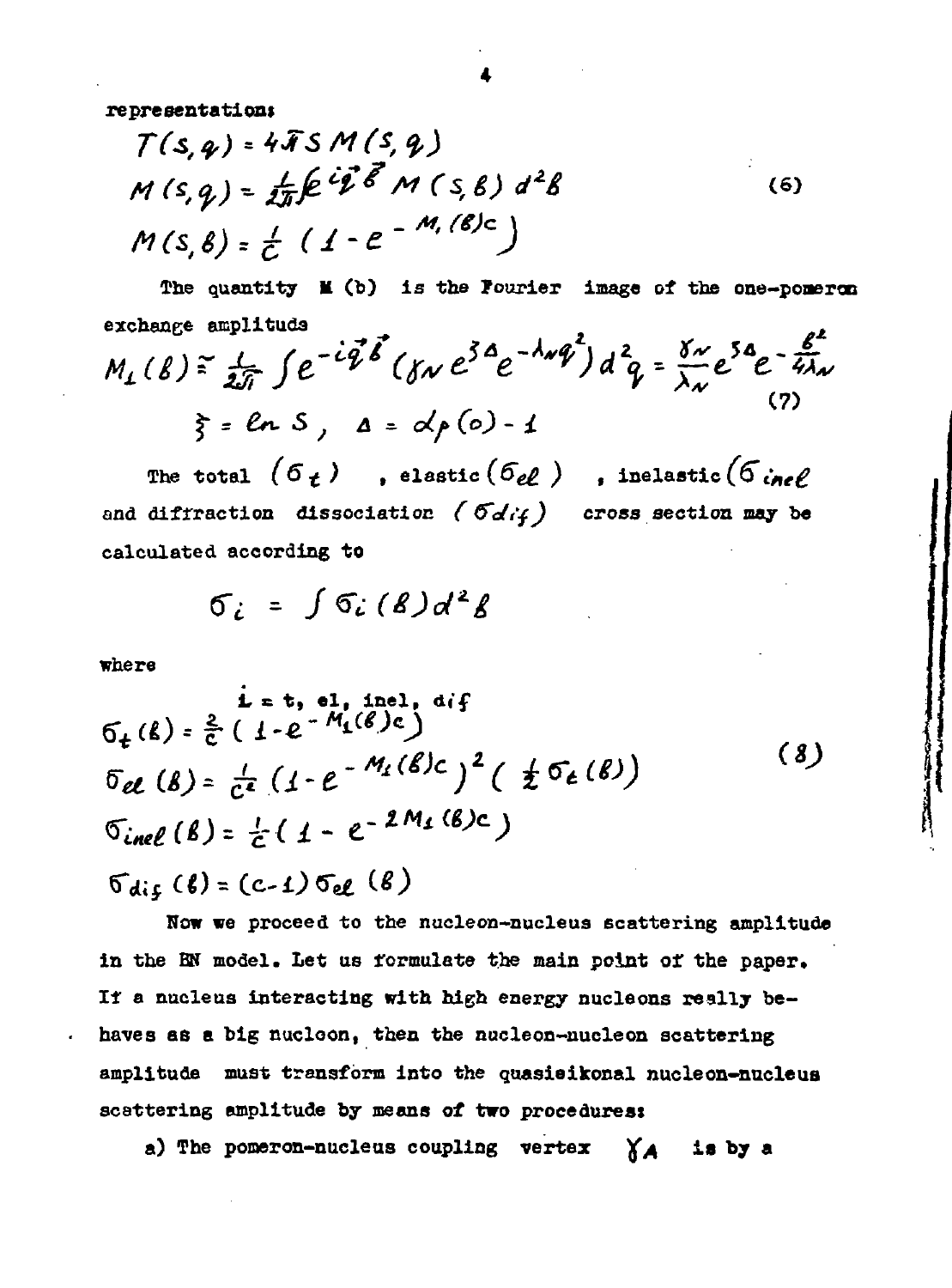factor or A greater than the nucleon vertex (the additivity hypothesis)

$$
\delta A = A \delta V \tag{9}
$$

b) The pomeron torm ractor of the nucleon must be substituted by the nuclear form factor. To do it we shall write the nucleo;-nucleus scattering amplitude  $M_{4A}$  ( $q$ ) as a product

$$
M_{\text{SA}}(q_{\nu}) = \gamma_A F_{\nu}(q^2) F_{\rho}(q^2) F_A(q^2)
$$
 (10)

Functions  $\mathbf{F}_{\mathbf{M}}$ ,  $\mathbf{F}_{\mathbf{P}}$  , and  $\mathbf{F}_{\mathbf{A}}$  describe the q dependence of the nucleon vertex, of the pomeron propagator and of the nuclear vertex, correspondingly. All the functions are normalized by  $P$  (0) = 1. Since we shall deal with only medium-weight and heavy nuclei we suggest that all the q dependence is defined by the nuclear form factor  $F_A(q^2)$ , whereas  $F_N = F = 1$  (optical approximation)

$$
F_{\mathbf{A}}(q^{\mathbf{z}}) = \int e^{\frac{i\vec{q}\cdot\vec{e}}{2}} \mathbf{P}(\mathbf{z}) d\vec{r}
$$
 (11)

**Por**  $\varphi$  (2) we used the Fermi density of the nuclear matter **distribution**

$$
\rho(\epsilon) = C_g \left[ 1 + \exp\left(\frac{2-R}{a}\right) \right]^{-1}
$$
 (12)

**The parameters В and a are best fits to the electron-nucleus scattering data /6/. The constant**  $C$  $\varphi$  was defined by the **normalization** condition  $\int \rho(2) d\vec{k} = 1$ .

**Leas essential additional remark is associated with mo**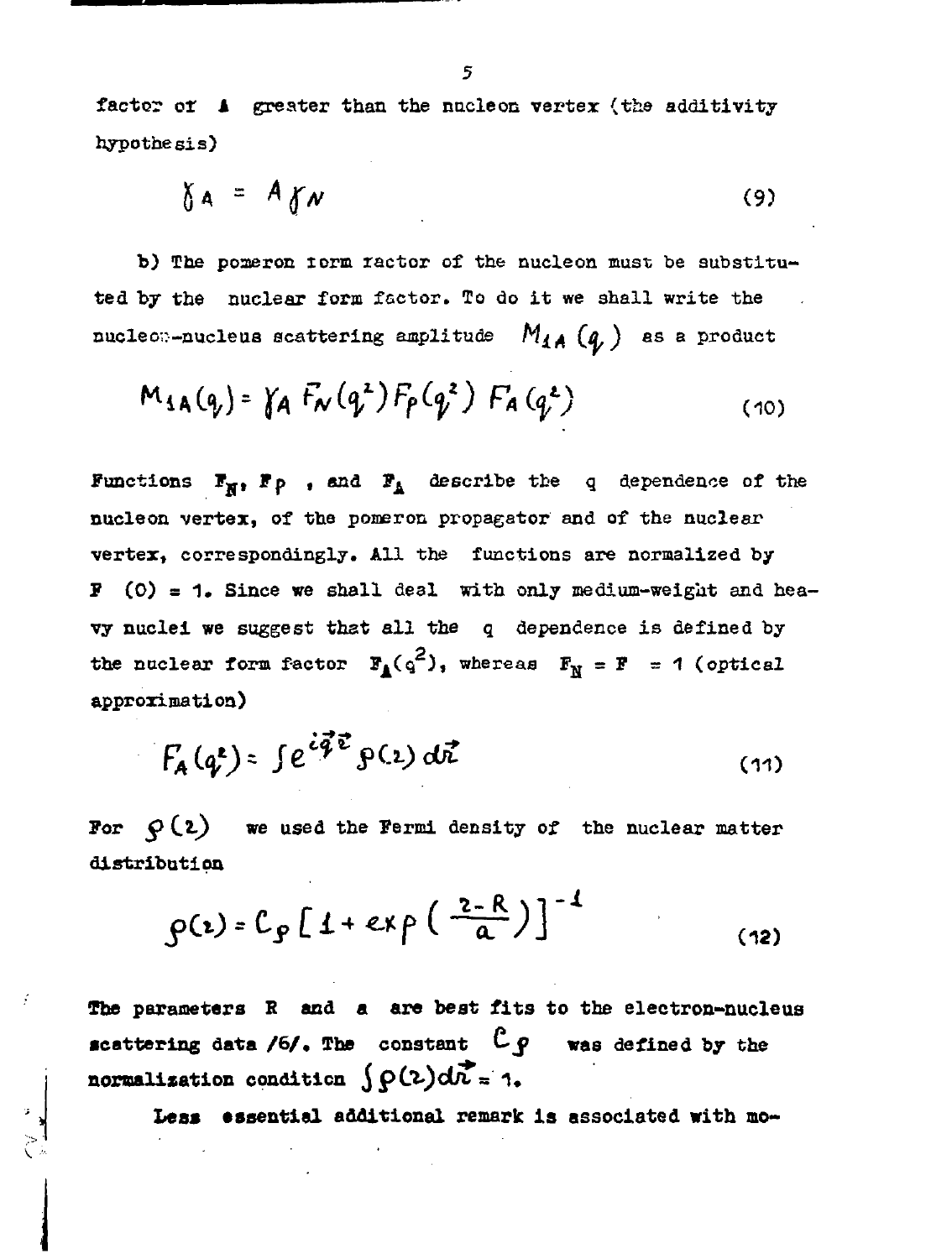dification of the shower enhancerent factor  $C$  *. For both. NR* and  $N_A$  interactions  $C$  takes account of production of two showers corresponding to the beam end target particles (see Eq.  $(4)$  )  $1$ .

For NA scattering the role of one of the showers is played by coherent diffraction excitation of nuclei. The experimental total cross sections of these processes are almost un known. If we suggest that these cross sections are less than the beam shower production cross section, then the factor  $C$  for NA scattering (we shall call it  $CA$ ) can be calculated making use of its earlier value  $/5/$  for nucleon-nucleon scattering

$$
C_A = \nabla C = 1.23 \tag{15}
$$

This value characterizes the asymptotic cross section of shower production, since at fixed energy a beam with the mass *M d* can be produced only at transferred momentum  $q^2$   $>$   $q_{min}$ **with** 

$$
q_{min}^{2}(s) \approx m^{\ell} \left(\frac{M_{d}^{2}-m_{w}^{\ell}}{s}\right)^{2}
$$
 (14)

Therefore in the ENN model the energy dependence of the factor  $C_A$  is

$$
C_A(s) = 1 + \Delta_c exp \left[ -2 z_0^2 A^{3/2} q_{min}^2 (M_d) \right],
$$
 (15)

<sup>&</sup>lt;sup>1</sup>) Note, that in the model under consideration the account of shower production processes leads to decrease of the total cross section (inelastic screening */7/),* similarly to the Glauber **case.**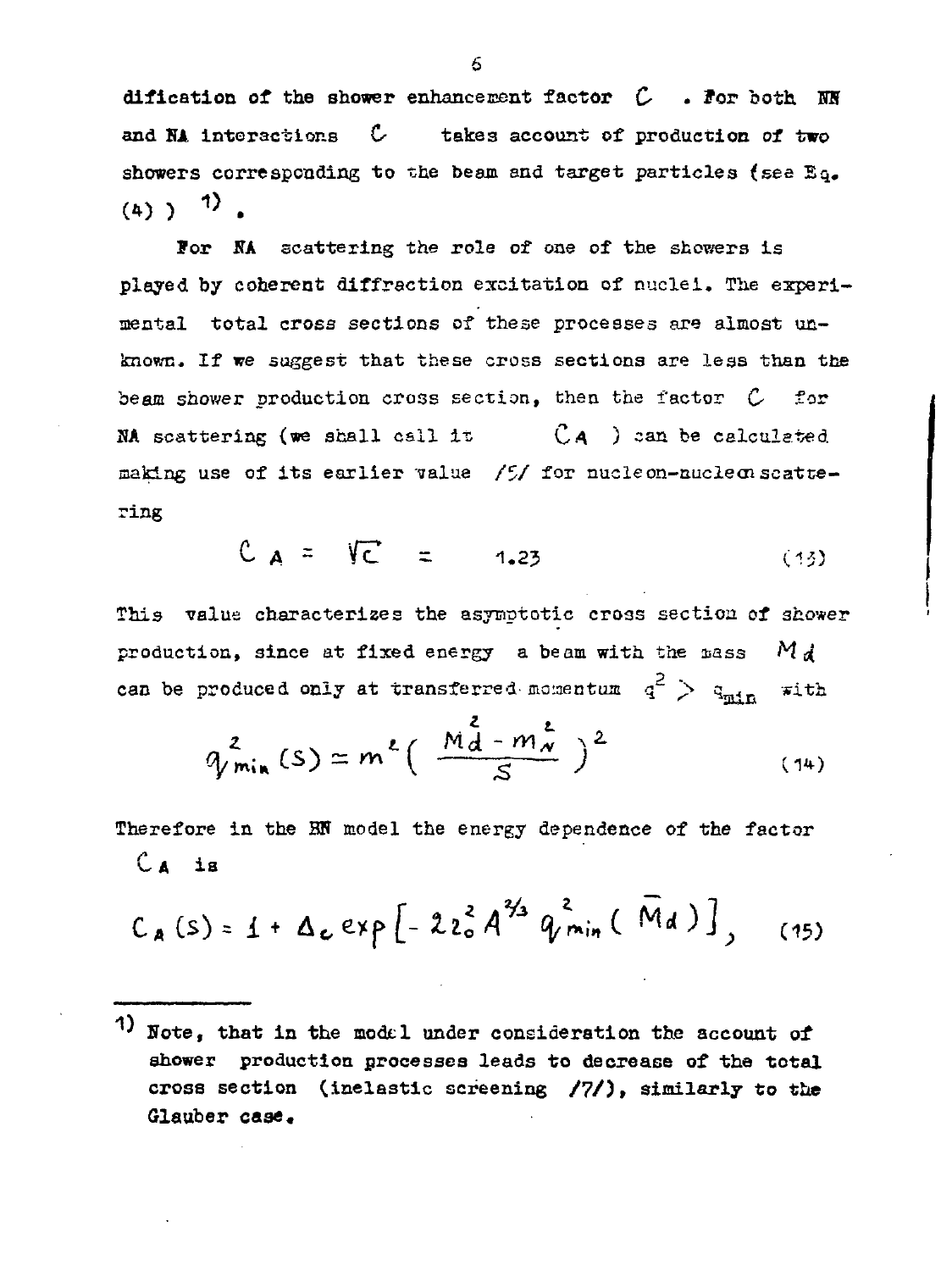where  $\Delta_c = 0.25$  (see Eq. (13)), Md is the mean mass of the produced beam shower.

To obtain the analytic expression (15) for  $C_A$  we used the exponential form of the nuclear form factor, with the radius  $\eta_A = \eta_O A^{\gamma_3}$  (  $2\bar{0} = 1.12$  fm).

It is found experimentally that the mass spectra of diffraction beams degrease fast with increase of the mass. the maximum being at  $Md \approx (1.5 - 2)$  GeV. Therefore  $Md$  was taken to be  $M_d^2 = 3$  GeV<sup>2</sup>. Now we see that making a somewhat arbitrary choice of  $M_d$  we have built a model which involves no free parameters.

Weak correlation of quarks inside the nucleus is all essential condition in the BM model. It is expected to be satisfied only for sufficiently heavy nuclei (say, with A 50), and the best fit to the data will be for nuclei with big atomic number. However, we present for comparison our results for two light nuclei <sup>12</sup>C and <sup>27</sup>Al. It has turned out that a satisfactory fit to the  $12c$  and  $27_{A1}$  date can be obtained by introducing A dependent  $C_A$  . The found  $A_C(A)$  dependence is plesented in Fig. 5. Besides, the total nucleon-nucleus scattering cross sections calculated in the BN model must be in a poorer agreement with the data then inelastic cross sections because the formulated BN model does not include hadron-hucleus quasielastic scattering followed by the target nucleus desintegration.

 $12c$ , 3. The calculations have been carried out for the nuclei  $^{27}$ A1,  $^{64}$ Cu. and  $^{208}$ Pb. The choice of nuclei was governed by the existence of the experimental data.

All the available data have been used from Batavia /8.9/.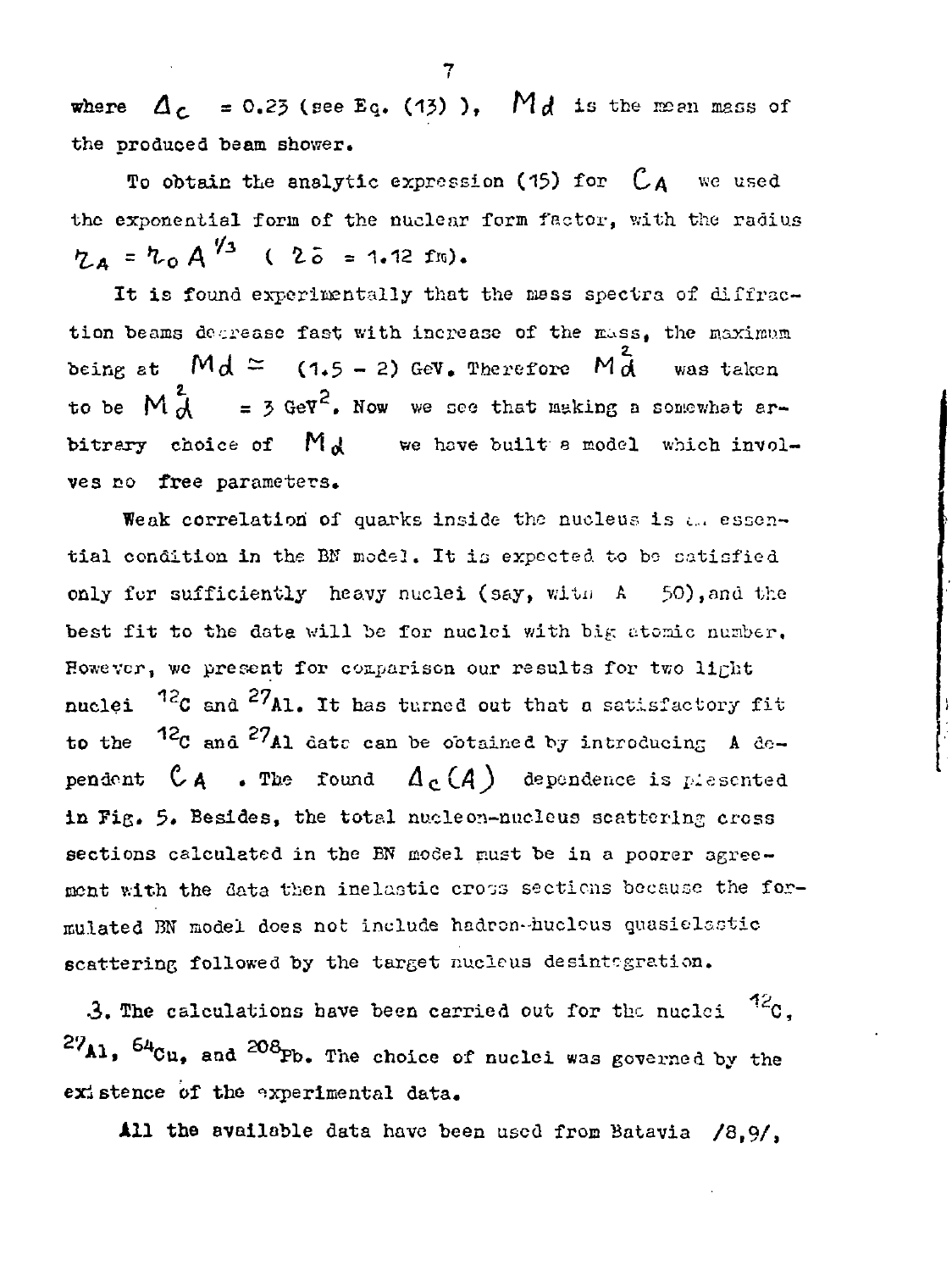Serpukhov /10/, CERN /11/, and Argonn National Laboratory /8/ at energies from 10 to 273 GeV. In Figs. 6-9 the theoretical curves are compared with the experimental values of the total  $/$  $\ell$ -42/ and inelastic  $/$ 12-14/ cross sections of nucleon-nucleus scattering.

We have made use of the energy dependence (15) of the factor  $C_A(S)$  . For  $A = 64$  and  $A = 208$  or  $A_C$  has been fixed ( $\Delta$ <sub>C</sub> = 0.23). For  $A = 12$  end  $A = 27$  the dependence presented in Fig. 5 has been used. The lollowing nuclear radii were involved in the calculations:  $\mathcal{Z}_A = 2.3$ , 3.07, 4.16, and 6.5 fm for  $A = 12$ , 27, 64, and 208, correspondingly. The theoretical results are in obvious agreement with the data: the mean deviacion is of about *3%.*

To test quantitatively the additivity hypothesis for the nucleon-nucleus scattering amplitude (Eq. (2)) the value of the pomeron residue  $\bigwedge^r N$  (3) has been varied. In Fig. 8 the dashed and deshed-dotted curves correspond to 10% variation of  $\chi_{\mathcal{N}}$  t  $\gamma_{\mathcal{N}} = 4$  (dashes) and  $\gamma_{\mathcal{N}} = 3.28$  (dots). It can be seen that variation of  $\bigwedge^{\mathcal{U}} \mathcal{N}$  by  $\lvert \vee \mathcal{N} \rvert$  induces the cross section variation within the experimental errors. Hence, the present experiaent indicates that the additivity hypothesis is valid within a 10% accuracy.

4. We have demonstrated that the model for the nucleon-nuc leus scattering amplitude coastructed by simple extrapolation of the nucleon-nucleon scattering amplitude leads without free pa rameters to satisfactory description of the experimental data on the total and inelactic cross sections for not too light nuclei. In the quark model this means that the formulas for the cross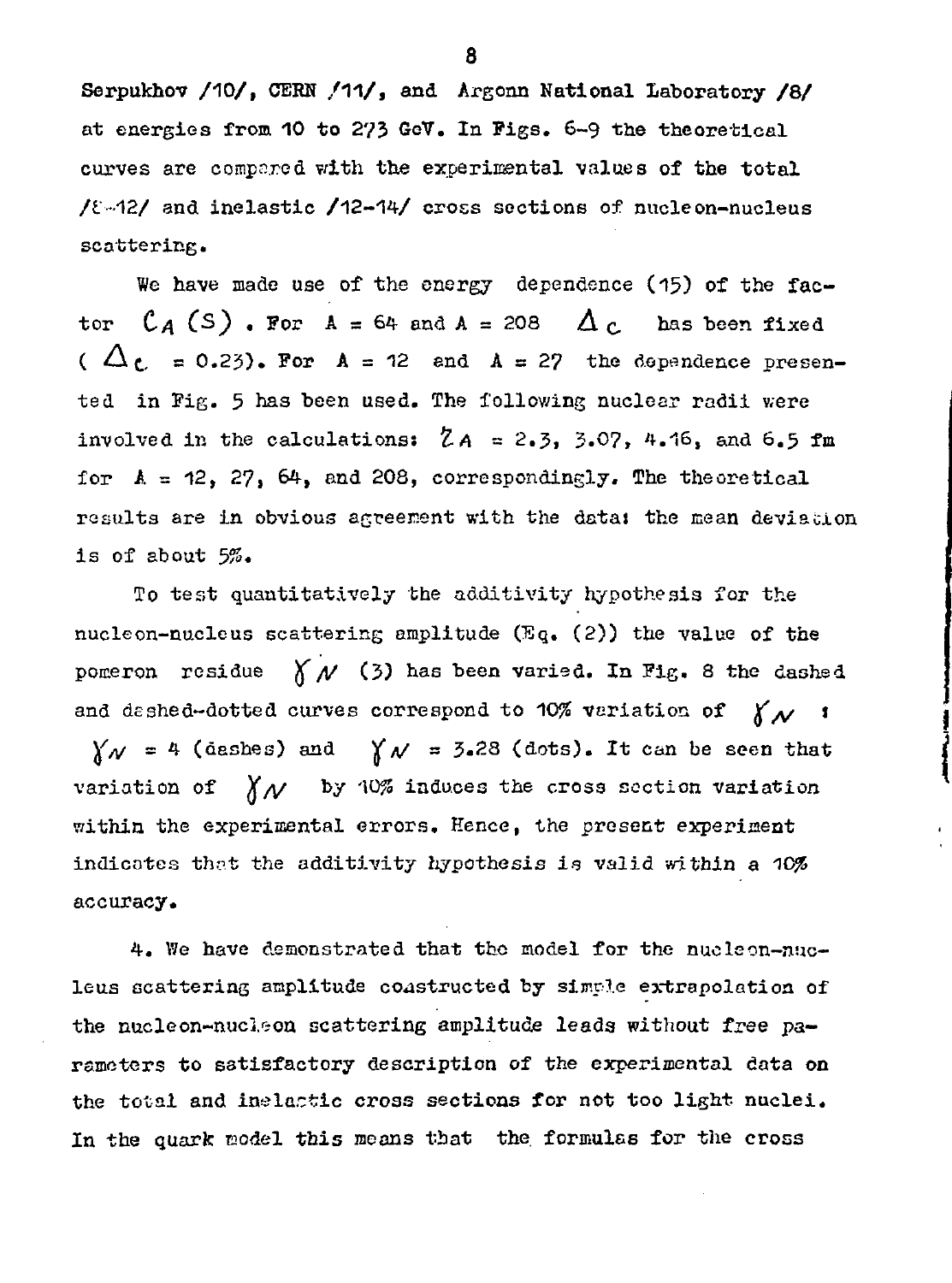oections can be obtained taking no account *d* quark correlations inside the nucleus. These correlations should be included when more complicated chaxscteristics are being calculated. A concrete example is the Glauber model.

The sucsess of the model is not unexpected. Actually, the total and elastic cross- sections of nucleon-nucleon scattering are commonly calculated making use of eikonal formulas which do not include the intrinsic structure of the nucleon likewise our formulae do rot include the intrinsic structure of the nucleus.

The authors are indebted to K.G.Boreskov, A.B.Kaidalov, N.IT.Hikclaev, Yu.A.Srmonov, K.A.Ter-Martirosyan, and Tu.M.Shabelsky for useful discussion and interest to the paper.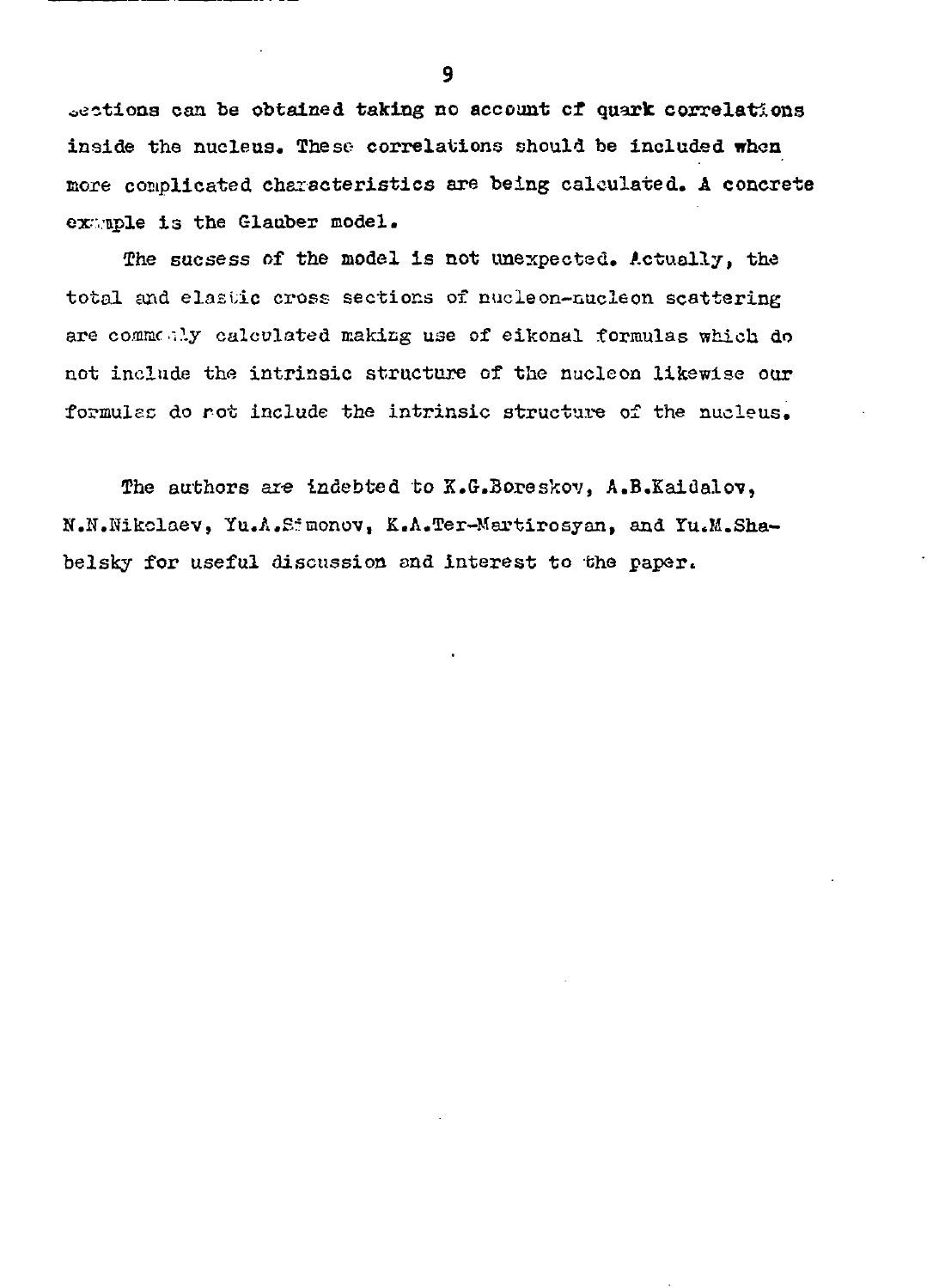

Pig.1



 $\cdot$  Fig.2

ļ



 $Pig.3$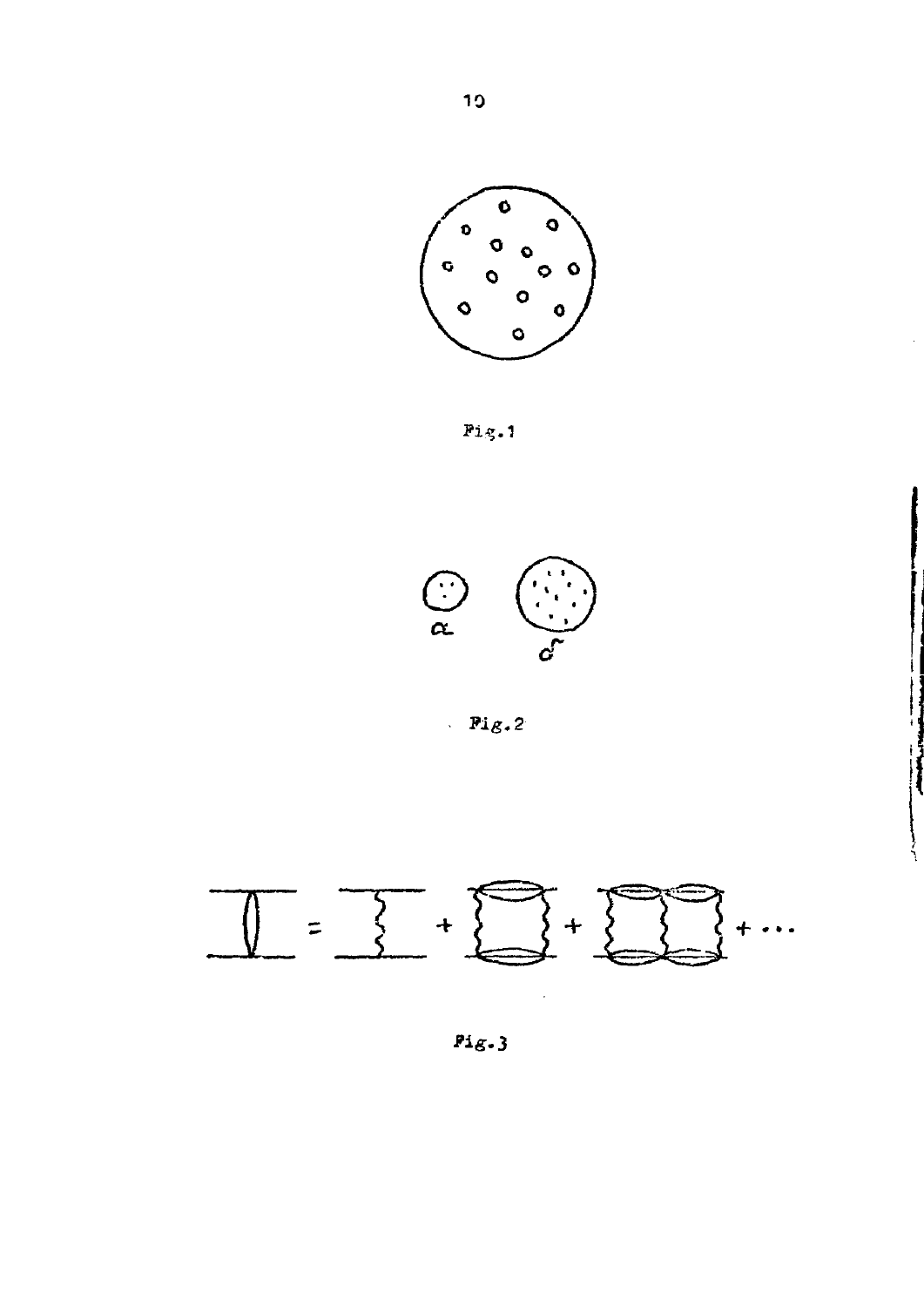





Fig.5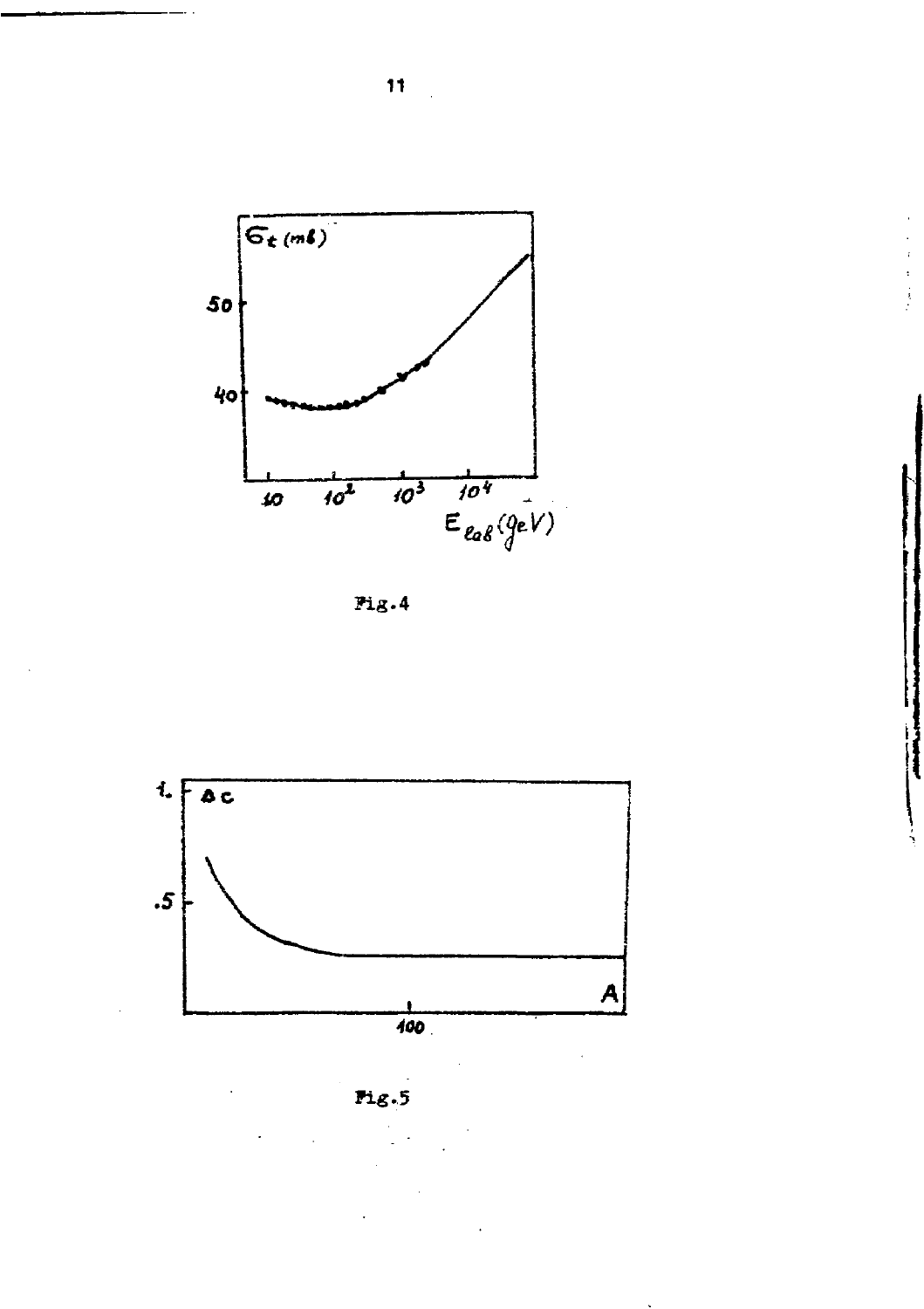

Fig.6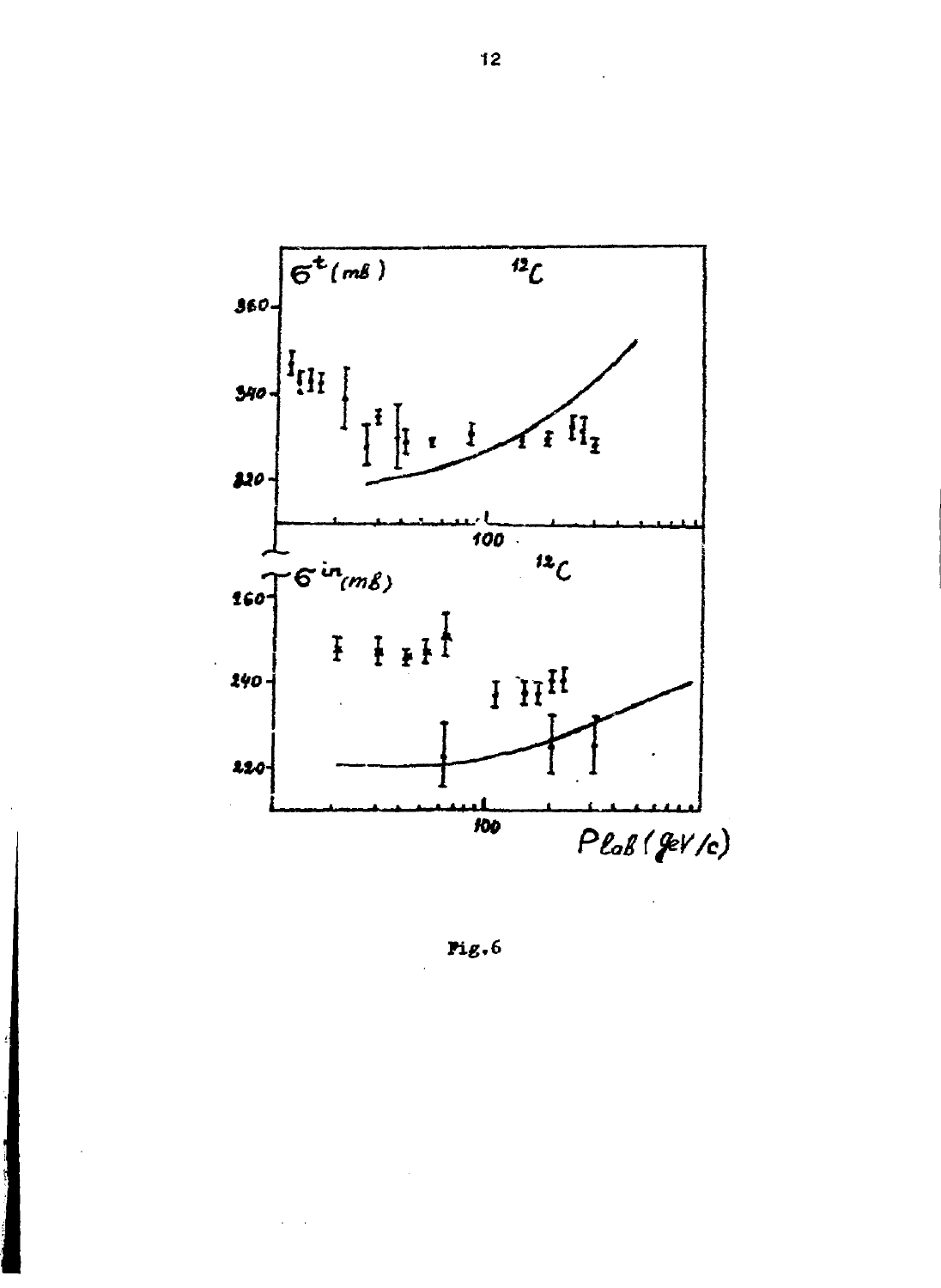

 $Pig.7$ 

 $\begin{array}{c} \mathbf{a} \\ \mathbf{b} \\ \mathbf{c} \end{array}$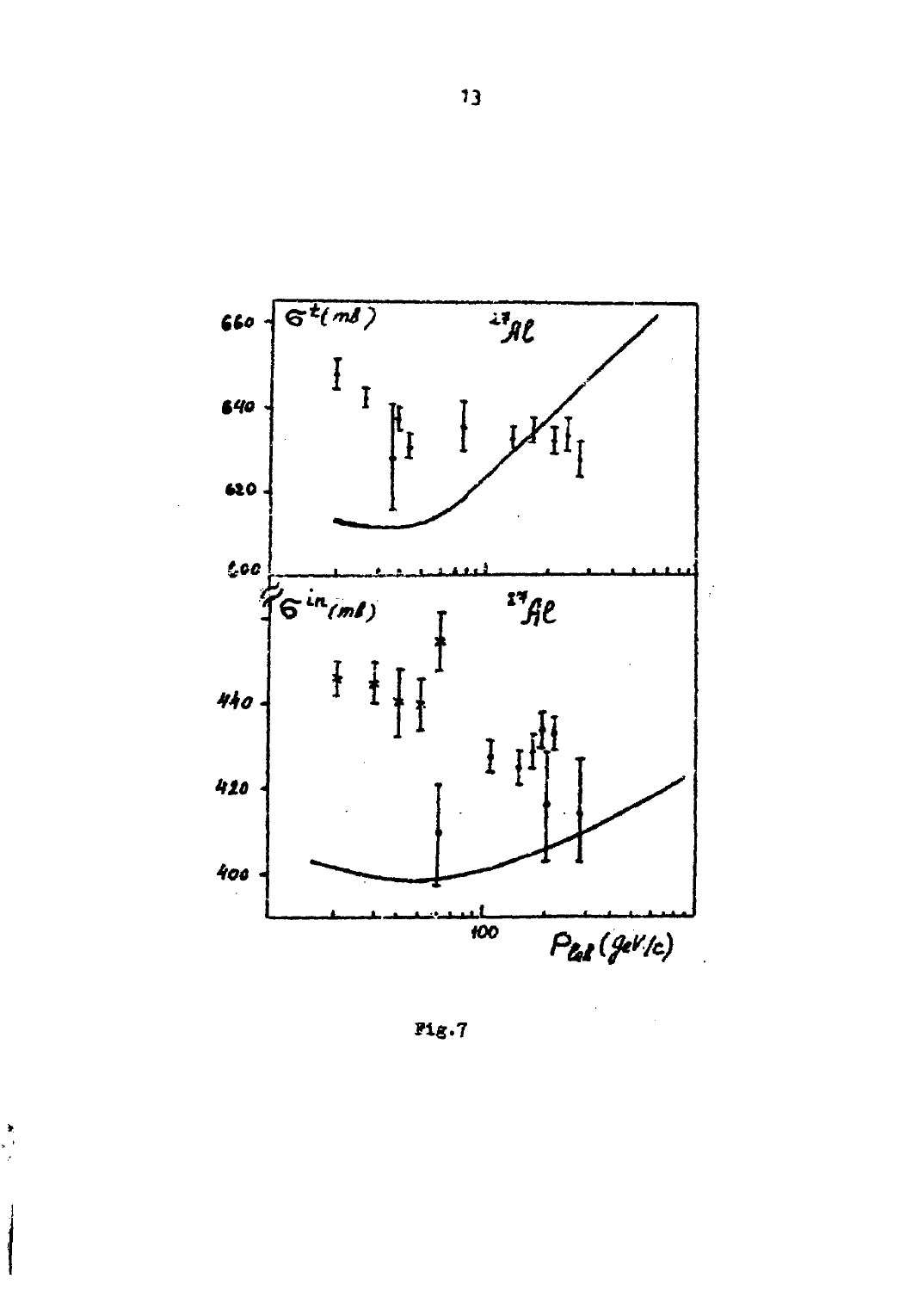

 $mg.8$ 

 $\bar{\mathbf{r}}$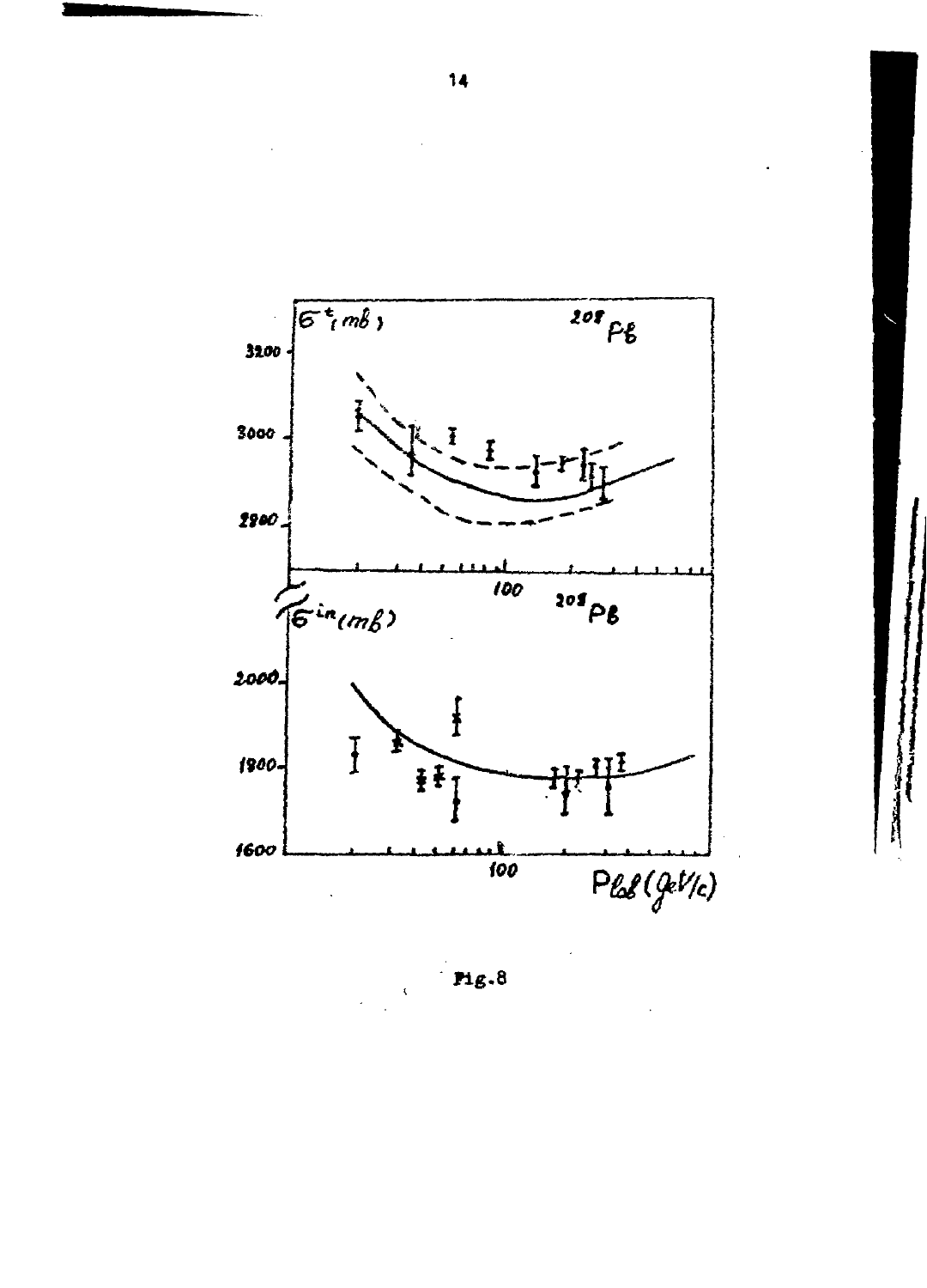

 $Fig. 9$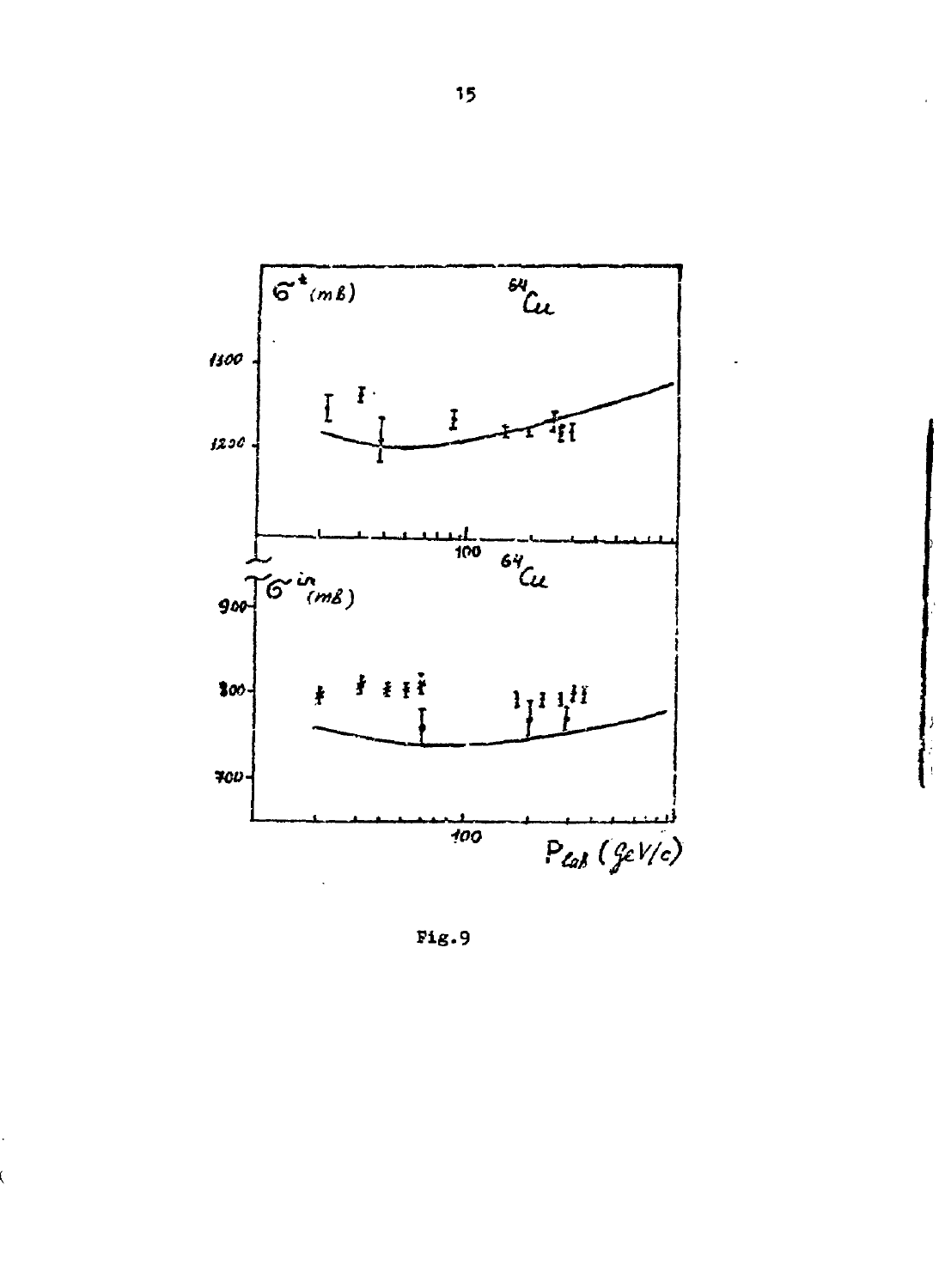#### eferences

- 1. Clauber R.J. High-energy physics and nuclear structure. Amsteidam, 1967
- 2. Levin E.M., Frankfurt L.L., Pisma v ZhETF, 2, 105 (1965)
- 3. Boreskov K.G. et al., Yad.Fiz., 14, 314 (1971)
- 4. Ter-Martirosyan K.A., Phys.Lett., 44B, 377 (1973)
- 5. Volkovitsky P.E. et al., Yad.Fiz., 24, 1237 (1976)
- 6. Elton L.R.B., Nuclear sizes, Oxford, 1961
- 7. Kermanov V.A., Kondratyuk L.A., Pisma v ZhETF, 18, 451 (1973)
- 8. Johes L.W. et al., Phys.Rev.Lett., 33, 1440 (1974)
- 9. Murthy P.V.H. et al., Nucl.Phys., E92, 269 (1975)
- 10. Babaev A.I. et al., Yad.Fiz., 20, 71 (1974)
- 11. Engler J. et al. Phys.Lett., 31B, 669 (1970): ibid, 32B. 716 (1970)
- 12. Carroll A.S. et al., Phys.Lett., 80B, 319 (1979)
- 13. Denisov S.P. et al., Nucl. Phys., B61, 62 (1973)
- 14. Roberts T.J. et al., Nucl.Phys., B159, 56 (1979).

Л.А.Пономарев, Н.Л.Смородинская Модель однородного ядра. Полные и неупругие сечения нуклонядерного рассеяния. Работа поступила в ОНТИ 22.06.85

| Подписано к печети 5.04.85                     | T09333      | $\Phi$ Opmar 60x90 1/16 |
|------------------------------------------------|-------------|-------------------------|
| Офсетн. печ. Усл.-печ.л. I, 0. Уч.-изд.л. 0.7. |             | Тираж 280 экз.          |
| Cares 6I                                       | Инлекс 3624 | цена 10 коп.            |

Отнечатано в ИТЭФ. 117259. Москва. Б.Черемушкинская. 25